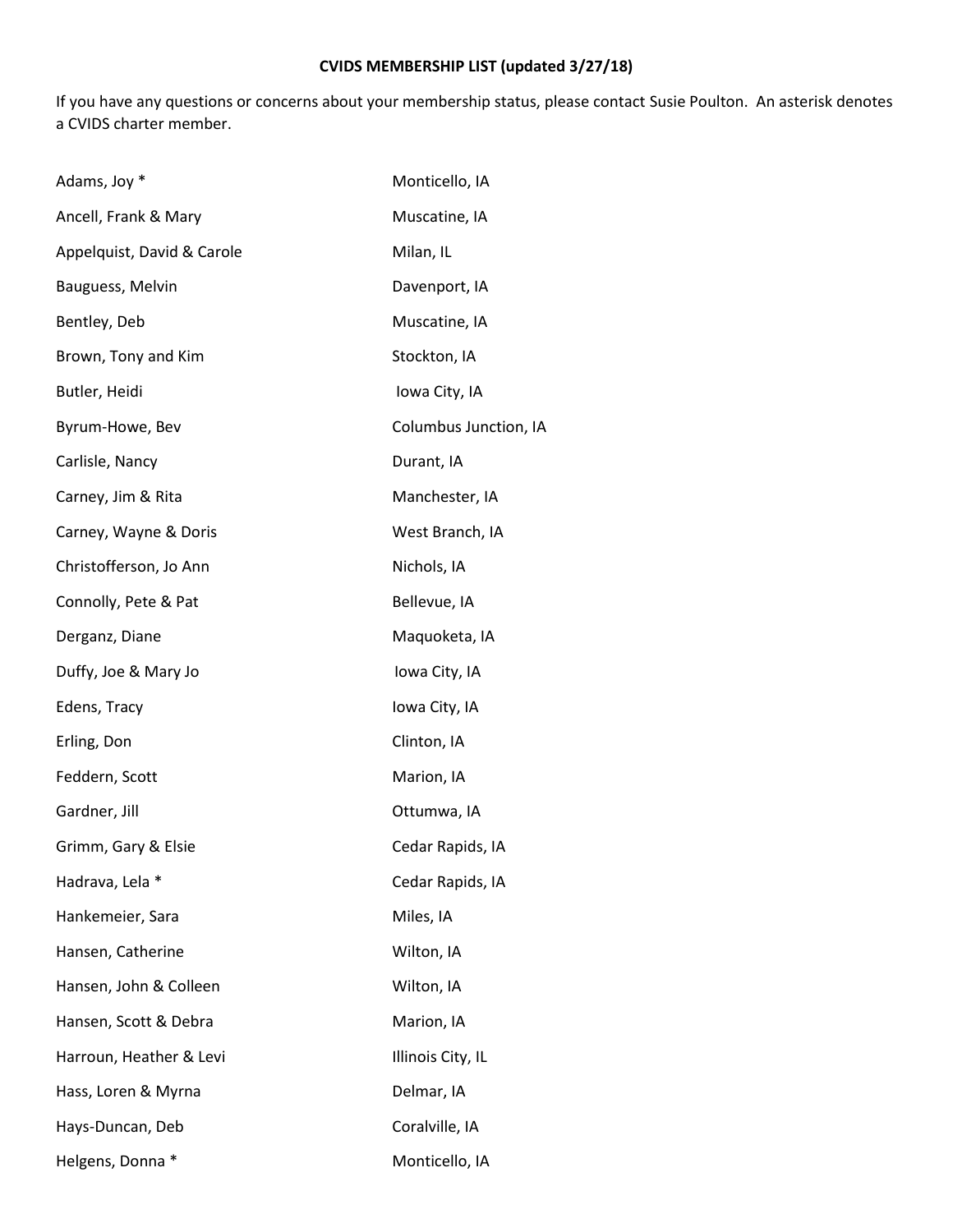| Hobbs, Gerald *            | Fort Madison, IA    |
|----------------------------|---------------------|
| Hobbs, Steve               | Fort Madison, IA    |
| Hueschen, Diane            | West Burlington, IA |
| Jayne-Killerby, Trasee     | Anamosa, IA         |
| Johnson, Jo Lynn           | Vinton, IA          |
| Johnson, Lue (Luella)      | Vinton, IA          |
| Jones, Caroline            | Olin, IA            |
| Jones, Tom                 | Burlington, IA      |
| Kaufman, Mary              | Cedar Rapids, IA    |
| Keenan, Karen              | Cedar Rapids, IA    |
| Kephart, Kathy             | Wilton, IA          |
| Killerby, Trasee           | Anamosa, IA         |
| Kirkman, Lynne             | Wilton, IA          |
| Kirkman, Nathan            | Omaha, NE           |
| Knipper, Brenda            | Monticello, IA      |
| Kramer, Dave & Sue         | Cedar Rapids, IA    |
| Kriegermeier, Debra        | Cedar Rapids, IA    |
| Lett, Darrin & Shelly      | West Branch, IA     |
| Little, Gretchen *         | West Liberty, IA    |
| Little, Robert & Marilyn * | West Liberty, IA    |
| Lunn, Wanda                | Cedar Rapids, IA    |
| McCord, Sam & Mary         | Cedar Rapids, IA    |
| McCreight, Rex & Barbara   | Lowden, IA          |
| Miller, Ewing and Carol    | Clinton, IA         |
| Moen, Lyle                 | Washington, IA      |
| Moffit, Lynn & Sherry      | North English, IA   |
| Moffit, Robert & Suzanne   | North English, IA   |
| Moore, Bob & Cathy         | Morning Sun, IA     |
| Moore, Mary *              | Springville, IA     |
| Mullen, Karen              | Muscatine, IA       |
| Mullins, Karmin            | Center Point, IA    |
| Myatt, Linda               | Farmington, IA      |